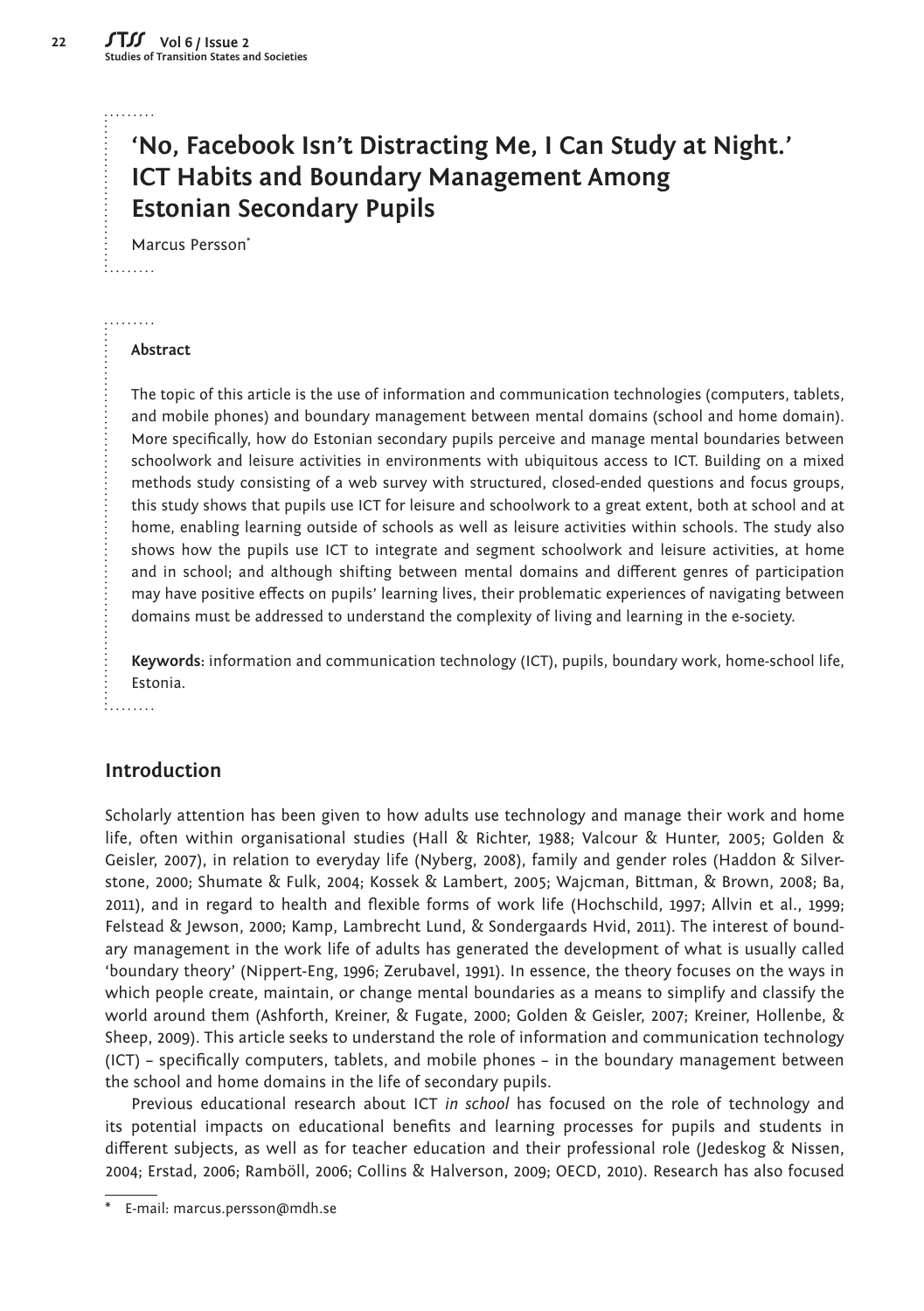**23**

on how engagement in new media ecology can impact pupils' informal learning in out-of-school contexts (Sefton-Green, 2001, 2004; Valentine, March, & Pattie, 2005; Francis, 2007; Buckingham, 2008; Ito, 2009, 2010; Furlong & Davies, 2012). The possibility of using ICT to engage in learning activities in different contexts has led educational researchers to talk about 'learning sites' as a concept to understand how pupils use technology and digital media to create meaning, negotiate identity, and engage in learning activities across multiple and diverse settings and contexts (Buckingham, Bragg, & Kehily, 2014; Erstad, Gilje, & Arnseth, 2013; Ludvigsen, Lund, Rasmussen, & Säljö, 2011). It has been argued that the increasing use of ICT in young peoples' lives can challenge institutional boundaries between the school and home domains (Hernwall, 2006; Youngs, 2009; Nikunen, 2010). From a pupils' perspective, ICT has been found to be utilised as multipurpose tools or as a 'window between domains' (Bergström & Hernwall, 2013, p. 55), with the double capacity to perform both schoolwork and leisure activities, wherever, whenever. While educational research tends to focus on the interplay between communication, learning, and ICT in different settings, the sociological contribution of this article consists of the examination of ICT-related strategies that are created and used by pupils to engage in the effort of constructing, dismantling, and maintaining borders between schoolwork and leisure activities, at home and at school.

The study is conducted in Estonia, where 98% of Estonian schools have broadband connection, and most pupils have access to computers during a school day (Eurydice, 2011; Estonian ICT Export Cluster, 2013). Technological change, along with radical economic reforms, has been a crucial component of the rapid Estonian post-socialist transition towards a prominent e-state (Runnel, Pruulmann-Vengerfeldt, & Reinsalu, 2009; Kalmus, Keller, & Kiisel, 2009). It has been found that Estonian children start using the Internet at a younger age and go online more often than their peers in many other European countries (Livingstone, Haddon, Görzig, & Ólafsson, 2011). Surveys indicate that 93% of Estonian children aged 6-17 use the Internet (The Gallup Organisation, 2008), and 82% of 9-16 year-olds do it every day (Livingstone et al., 2011), while the European averages are 75% and 60%, respectively. The Internet has become an important part of everyday life, particularly for the younger generations. It plays a powerful role in children's development, communication, education, and leisure activities. Thus, as a maturing e-society, Estonia offers favourable conditions for studying pupils' use of ICT for managing boundaries between home and school domains.

# **Boundary theory**

Originally, the notion of boundary work was developed by Gieryn (1983, p. 781), who demonstrated attempts by scientists to demarcate science from non-science or pseudoscience. Gieryn's metaphor of boundary work and his analysis of the rhetorical strategies employed for such boundary work lend themselves easily to other analyses, where professional or social groups draw boundaries to differentiate themselves from others. In later years, the notion of boundary work has evolved beyond science studies, it has been developed and applied to sociological studies about adult work life in a broad sense; focusing on people's mental and practical strategies of integrating and segmenting different systems of meaning - different expectations and roles - such as between home and work, self and others, physical and virtual/symbolical, and public and private (Lamont & Molnar, 2002; Nippert-Eng, 1996; Bishop, 1999; Ashforth, Kreiner, & Fugate, 2000; Riesch, 2010). The theory builds on the approach of social constructionism, according to which the individual is treated as an active agent in the co-construction of boundaries in negotiated interaction with others. One's work-home boundaries, its features, and its ascribed meanings are crafted as an ongoing, situated accomplishment, meaning that they are negotiated and transformed through social interactions and practices among various actors over time. According to advocates of the theory, people erect 'mental fences' around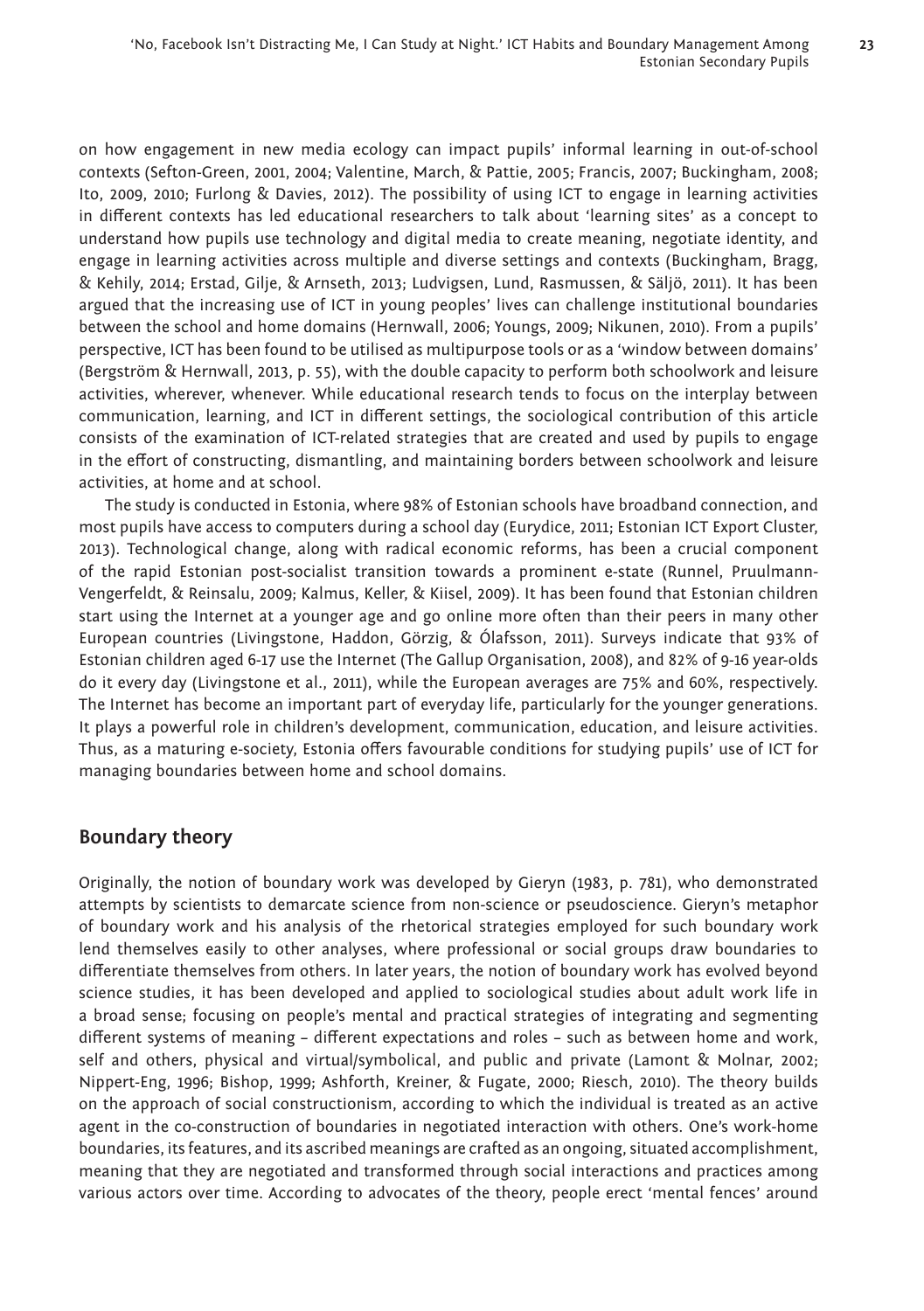geographical areas, historical events, people, ideas, and so on. The fences appear to be continuous and in different ways similar in character (Zerubavel, 1991). The mental process results in domains of reality with particular symbolical meanings attached to them. Home and work are examples of the social domains created by boundaries (Nippert-Eng, 1996). Boundary work consists of organisational policies (Rothbard, Phillips, & Dumas, 2005), and individual practices that we use to create, maintain, and modify cultural categories (Nippert-Eng, 1996, p. 7).

According to the theory, boundaries between home and work can be constructed along a continuum from 'thin' (weak) to 'thick' (strong). Thin/weak boundaries are 'permeable' (open to influence) and 'integrating' (prone to merging aspects of categories), whereas thick/strong boundaries are 'impermeable' (closed to influence) and 'segmenting' (prone to dividing aspects of categories) (Ashforth, Kreiner, & Fugate, 2000). The segmenters prefer to keep two domains as separate as possible and maintaining boundaries, for example, by keeping separate calendars for work and home activities or keep two different key rings, one for each domain. These individuals will rarely (if ever) bring elements of one domain into the other. In contrast, integrators will put work and home activities on the same calendar, have one set of keys for work and home, invite work friends home for dinner, and so forth. Integrators prefer to combine elements of both domains, essentially removing boundaries between the two and blending facets of each. Both segmenters and integrators should be understood as ideal types, neither of them is found in their pure states in real life (Nippert-Eng, 1996). In this article, the integration-segmentation spectrum is not used to classify individual preferences (Kreiner et al., 2009; Rothbard et al., 2005), but rather to identify strategies that are created and used by pupils to engage in the effort of constructing, dismantling, and maintaining borders between schoolwork and leisure activities, at home and at school.

Building upon the general integrating-segmenting spectrum of boundary theory, Kreiner, Hollenbe and Sheep (2009) have expanded the understanding of work-home boundary management by finding a fuller array of options in the specific tactics available to individuals. This development provides actionable knowledge that individuals, managers, and family members can use to make informed choices about the very practical and pervasive problem of boundary work. In their work, four broad types of tactics have been identified: behavioural, temporal, physical, and communicative.

According to Kreiner et al (2009, p. 716), *behavioural tactics* (or social practices) includes four specific tactics: 'using other people', 'leverage technology', 'invoking triage', and 'allowing differential permeability'. The first tactic, 'using other people', refers to the actions of other individuals who either help or hinder a person's attempts at work-home balance, such as spouses, children, co-workers, and supervisors. Due to the aim of the study, the second tactic 'leverage technology' is of particular interest and involves looking at technology as a potential factor for both boundary integration and boundary segmentation of schoolwork and home domains. The third tactic within the behavioural area is 'invoking triage', which implies tactics for individuals to prioritise work-home demands by 'intentional allocation decisions' (Edwards & Rothbard, 2000). Work-leisure triage involves making quick but efficient diagnoses of which problem is the most important and/or the most likely to be fixed, according to an established basic priority set, and then acting accordingly. Closely connected to the latter is the tactic of 'allowing differential permeability', meaning that the individual is, in the moment, consciously choosing which aspects of work and home to integrate and which to segment, and then acting accordingly.

Besides behavioural tactics, Kreiner et al (2009) also discuss *temporal tactics*, involving different ways of adjusting work/home schedules; *physical tactics*, involving different types of tactics for manipulating physical borders or barriers between work and home domains (e.g., raising a fence around one's house); and *communicative tactics*, involving ways of setting expectations and confronting violators of work-home boundaries (e.g., telling someone to stop calling at home). However, none of these three latter tactics have been observed in the empirical material, probably because they lack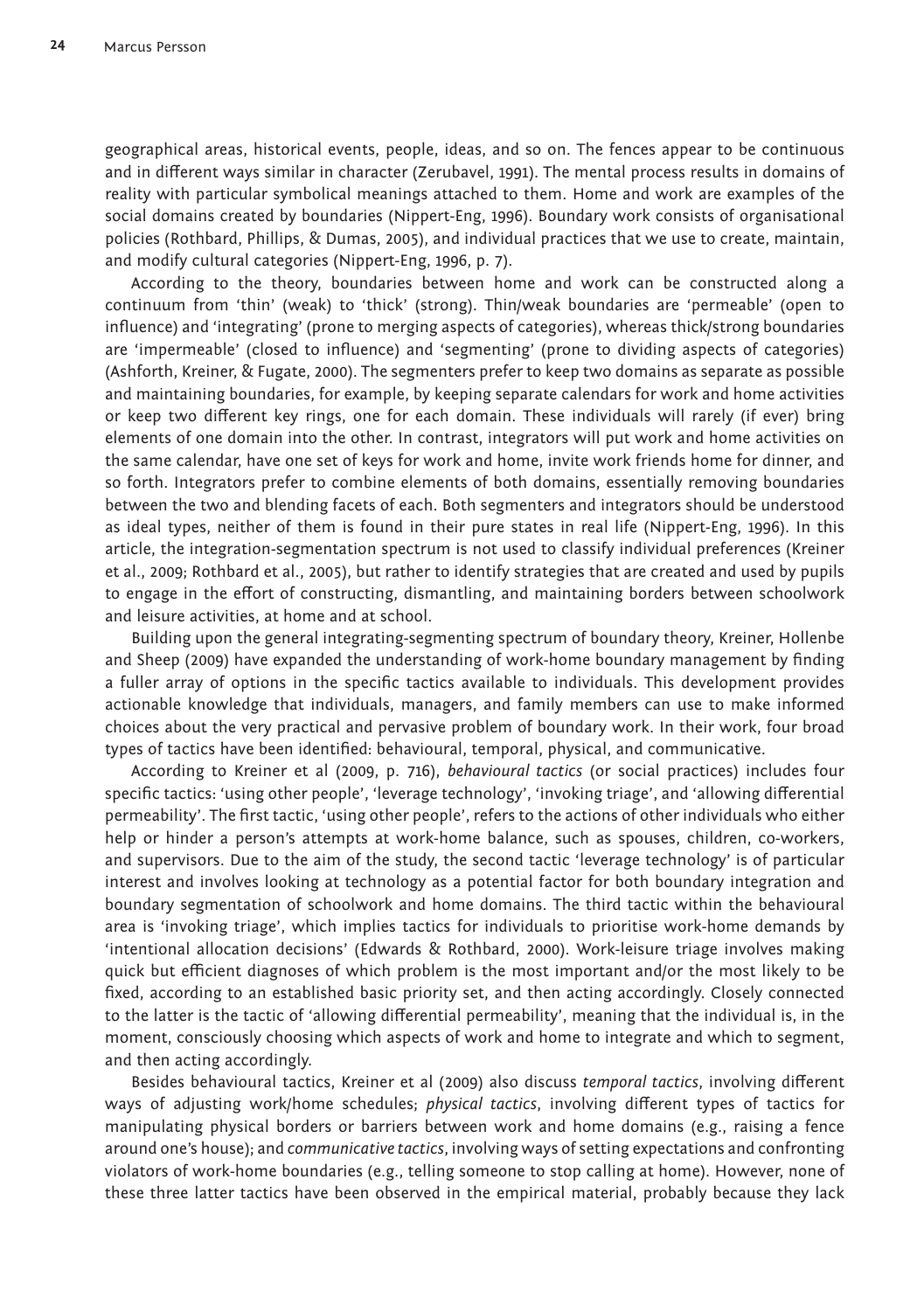**25**

in significance when studying underage individuals. Pupils have little, or no, control of schoolwork schedules (temporal tactics) or of physical tactics such as manipulating physical borders between school and home.

# **About the study**

In order to set the study in Estonia and in the Estonian language, the study design and the execution of the study were conducted in cooperation with the social and market research agency Faktum & Ariko, based in Tallinn, Estonia. The study combines both quantitative and qualitative methods.

The first part of the study consisted of a web survey conducted between September and October 2012 and answered by 518 pupils. With the aim of studying how secondary pupils (15-18 year old) experience and manage the mental boundaries between schoolwork and leisure activities in environments with ubiquitous access to ICT, the pupils were recruited from five schools with extensive experience of using integrated ICT in education and administration. The schools from which the pupils were recruited were all located in and around the city of Tallinn. Due to the choice of specific schools, the findings of this web study are not representative for Estonian secondary pupils in general, but rather serve to gain knowledge of ICT experiences among pupils in ICT-rich schoolwork environments. The sample of participating pupils was purposefully stratified according to sex, year, and school (Dahmström, 2005; Djurfeldt, Larsson, & Stjärnhagen, 2010). Half (55%) of the sample consists of pupils aged 15-16, and the rest (45%) are between 17-18 years old. More girls (60%) than boys (40%) have participated in the study, and the number of pupils was almost equally divided between the schools.

The web survey questionnaire consisted of 33 standardised closed questions about the pupils' use of devices and Internet services for different schoolwork and leisure activities, at school and at home. In line with international research about young people's media habits and ICT usage (Livingstone, 2009; Livingstone & Haddon, 2009; Carlsson, 2010), the questionnaire consisted specifically of questions about the respondents' general ICT activities, such as using e-mail and chat services, visiting social network sites (e.g. Facebook), writing school papers, or taking photos and recording video.1 In this article, the same activities are asked about in different contexts, at home and at school, and for different purposes - for schoolwork and for leisure - with the purpose of creating a more nuanced understanding of how ICT is used as integrated, multipurpose tools. Moreover, in order to ensure a good response rate, the pupils who took part of the web survey were included in a draw with chance to win a) an iPad, b) an iPod touch, and c) an iPod nano (which were delivered to the winners after the web survey was closed).

The second part of the study consisted of three focus groups: one focus group was conducted with pupils aged 15-16, one with pupils 17-18 years old, and the third group consisted of pupils of mixed ages. With the aim of extracting expertise and insights from the participating pupils' different and similar experiences of using ICT for schoolwork and leisure activities, at different places and times, the focus groups were prompted with pre-specified topics, and open-ended questions allowed the discussion to evolve around these open-ended questions, facilitating interaction among the participants (Wibeck, 2010; Wilkinson, 2004). This process allows participants to interject their own observations and understandings while also feeding off of the ideas of other participants.

<sup>1</sup> Full list of possible questionnaire answers includes: Take photos/record video, Draw or illustrate, Create presentation (e.g. Powerpoint, Prezi), Write a paper or report, E-mail, IM and chat (e.g. MSN Messenger), Use Social network sites (e.g. Facebook, Twitter), Blog, Browse the internet, Make VoiceoverIP calls (e.g. Skype), Play games, Program, Take notes, Read e-books, Read online newspapers, Watch video clips on online service (e.g. YouTube), File share or download music/movies for free (e.g. PirateBay, MSN, Torrent), Download new Apps, Make payment or transactions (e.g. buy tickets). Also, regarding mobile phones: Send and receive text messages (SMS), Send and receive photo messages (MMS), Make or receive phone calls.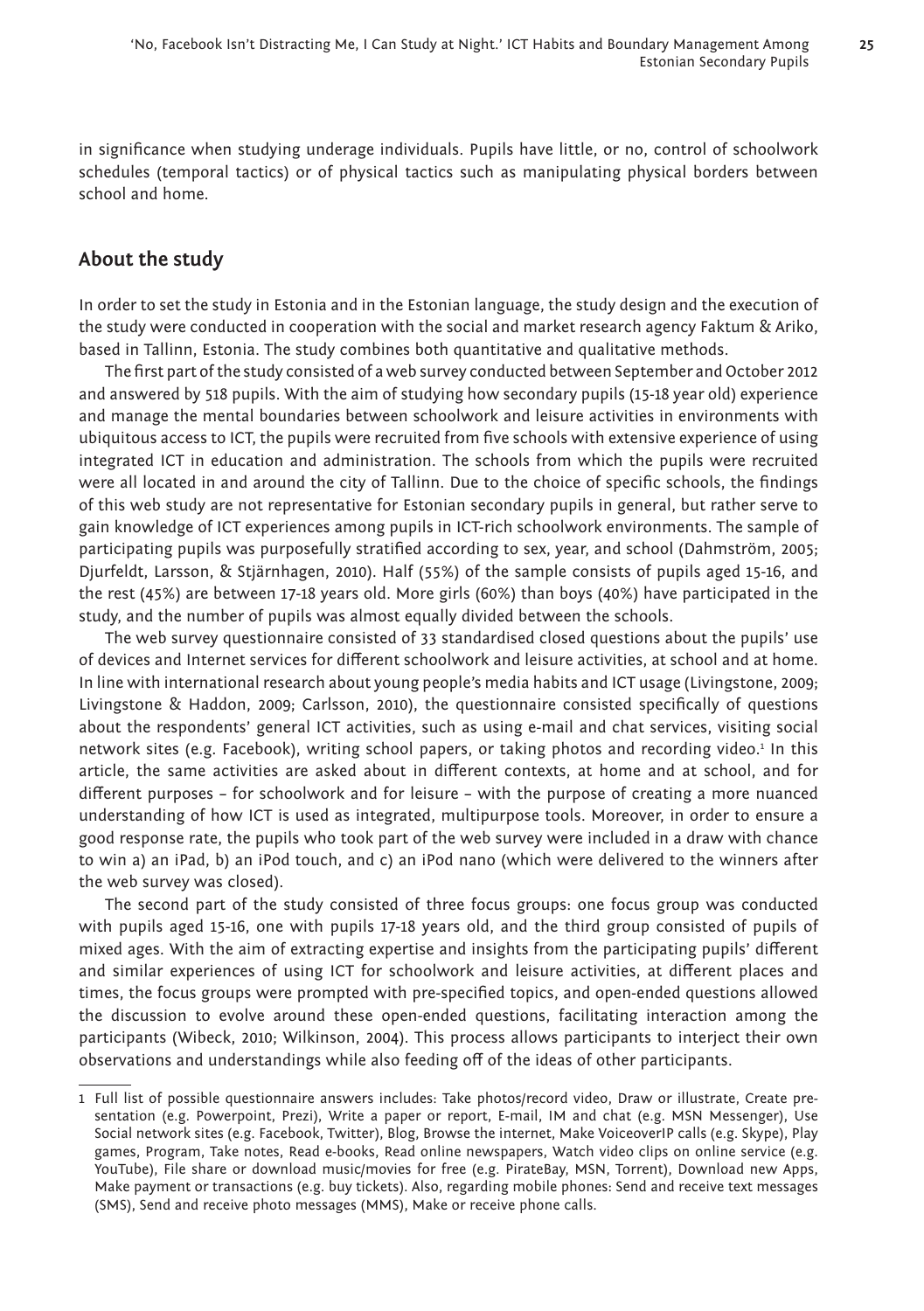One way or another, all focus groups are 'staged performances' (Hammersley, 2003), communicating the informants' desires – how they would like to be seen, what they hold up as ideals, what they think might be important for an outsider to know, how they perceive researchers, and more. All of these messages are present in staged performances in a much more highly concentrated form than in routine interactions and mundane daily practices (Monahan & Fisher, 2010). In this study, the focus groups were conducted in the pupils' native language by two local project members at Faktum & Ariko in Tallinn. The sessions were audio recorded and observed by myself and a simultaneous interpreter behind a one-way mirror. As such, they are to be understood as 'observed staged performances'. Obviously, this is not the common way to perform focus groups. However, it was the most logical and practical alternative. I cannot speak the Estonian language, and although the Estonian pupils spoke English, it was still a second language to them, which would hinder them to fully be able to engage in undistorted conversations with me (also speaking English as a second language). In order to be present and, at least to some degree, part of the performance of the focus groups, the solution was to sit behind a one-way mirror and take part of the focus group with the help of the simultaneous interpreter, who translated everything that was said in the observation room into English. If I had been present in the interview room, the simultaneous interpretation would surely have interfered with the conversation in a negative way. I could, and did, take part of the focus groups in that I could ask the interpreter to put forth a message (e.g. to follow up a certain aspect or question) to one of the moderators via an earphone (and made secret to the participants). In the words of Hammersley and Atkinson (1983, p. 93), my assumed field role could be said to be 'observer as participant'. It should be clarified that I did not document any additional data about the pupils while being behind the mirror. The focus groups were always followed by an assessment of the interviews, including myself, the moderators, and interpreter, to gain a richer and more nuanced understanding of the performance.

# **The pupils' intertwined use of ICT**

In order to discuss experiences of boundary work, it is vital to first establish an understanding of the usage of ICT devices (computers, tablets, and mobile phones) among the pupils in different contexts. This section presents the findings from the web survey, which involves pupils' self-reported ICT habits per physical context (at school and at home) and per purpose (for schoolwork and leisure activity). The findings are based on the respondents' subjective understanding of purpose, i.e. for 'schoolwork' and for 'leisure activity'. Since an activity (e.g. making a mobile phone call) can involve both work and leisure purposes, the questions allowed multiple answers.

*Computers* (desktops and laptops) are firmly adopted as tools for work in Estonian schools, mainly as in computer labs and laptop carts. In this study, 86% of the pupils reported that they have access to computers at home, and 66% of them have regular access to computers at school. This self-reported access to computers is in line with findings in international statistics (Toots & Laanpere, 2004; Eurydice, 2011). Much of the previous research about ICT in school has focused on its potential impacts on educational benefits and learning processes for pupils and students in different subjects (Jedeskog & Nissen, 2004; Erstad, 2006; Ramböll, 2006; Sörensen, Danielsen, & Nielsen, 2006) and pupils' informal learning in out-of-school contexts (Sefton-Green, 2001, 2004; Valentine, March, & Pattie, 2005; Francis, 2007; Furlong & Davies, 2012). The present study focuses on how domain-related activities are mixed and negotiated in different contexts (Buckingham, 2008; Ito, 2009, 2010). For example, 32% of the pupils report that they use computers at home for schoolwork activities, and 54% of them say that they use the device at school for the same purpose. For schoolwork, the pupils mainly use computers for productive activities, such as writing papers, doing presentations, taking notes, browsing the Internet for information, as well as reading newspapers and watching newscasts. Top leisure activities using computers involve visiting social network sites, reading news, playing games, watching video clips, writing e-mails and chatting.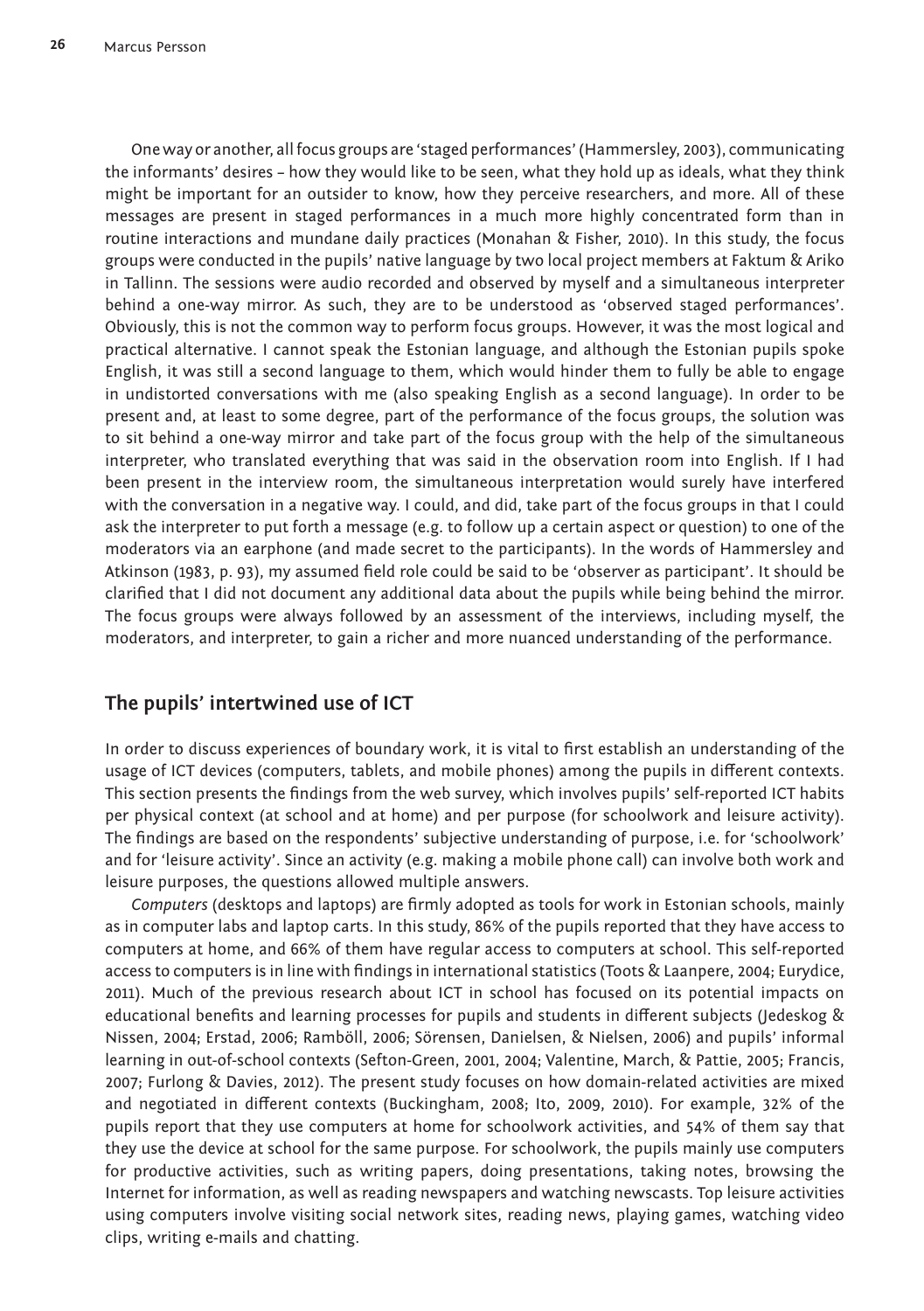

Source: author's compilation

The *tablet* is a new device within the education system of most countries, which means that national data of access to tablets are lacking. Despite the novelty of the device, schools in many countries have begun to embrace it, and there are a few studies pointing to positive impacts tablets might have on learning activities in schoolwork (Higgins, Mercier, Burd, & Hatch, 2011; Jackson, Brummel, Pollet, & Gree, 2013). Several schools in Estonia have recently started to utilise tablets as tools for pupils in the lower grades; however, most of the respondents in this study (and age group) do not have access to school tablets on regular basis. 14% of the pupils in the study reported having access to tablets at school, compared to 21% having access to tablets at home. Among those who use tablets, a quarter (25%) report that they use tablets at home for schoolwork activities, and one third (33%) of them say that they use the device at school for the same purpose. For schoolwork, the pupils mainly use their tablets for productive activities, such as writing papers, doing presentations, taking notes, or browsing the Internet for information. Tablets are also used for illustrating, programming, and for reading e-books when used in schoolwork. Top leisure activities involve visiting social network sites, reading news, playing games, watching video clips, writing e-mails and chatting, as well as taking photos and making VoIP (VoiceoverIP) Internet calls.

In Estonia, where there are more mobile phone contracts than residents (Estonian Competition Authority, 2012), most Estonian youths have access to a *mobile phone* (Howard, 2007, p. 134; Bolin, 2010). In light of their more limited access to landline phones, Estonians have been particularly open to mobile technology, which has spread much faster in Estonia than in Sweden, for example. In the present study, 99% of the pupils have access to mobile phones at home, and 78% of them have access to mobile phones at school. Unsurprisingly, the dominant usage of mobile phones is related to leisure activities, since it is a private device. 15% of the pupils report that they use their mobile phone at home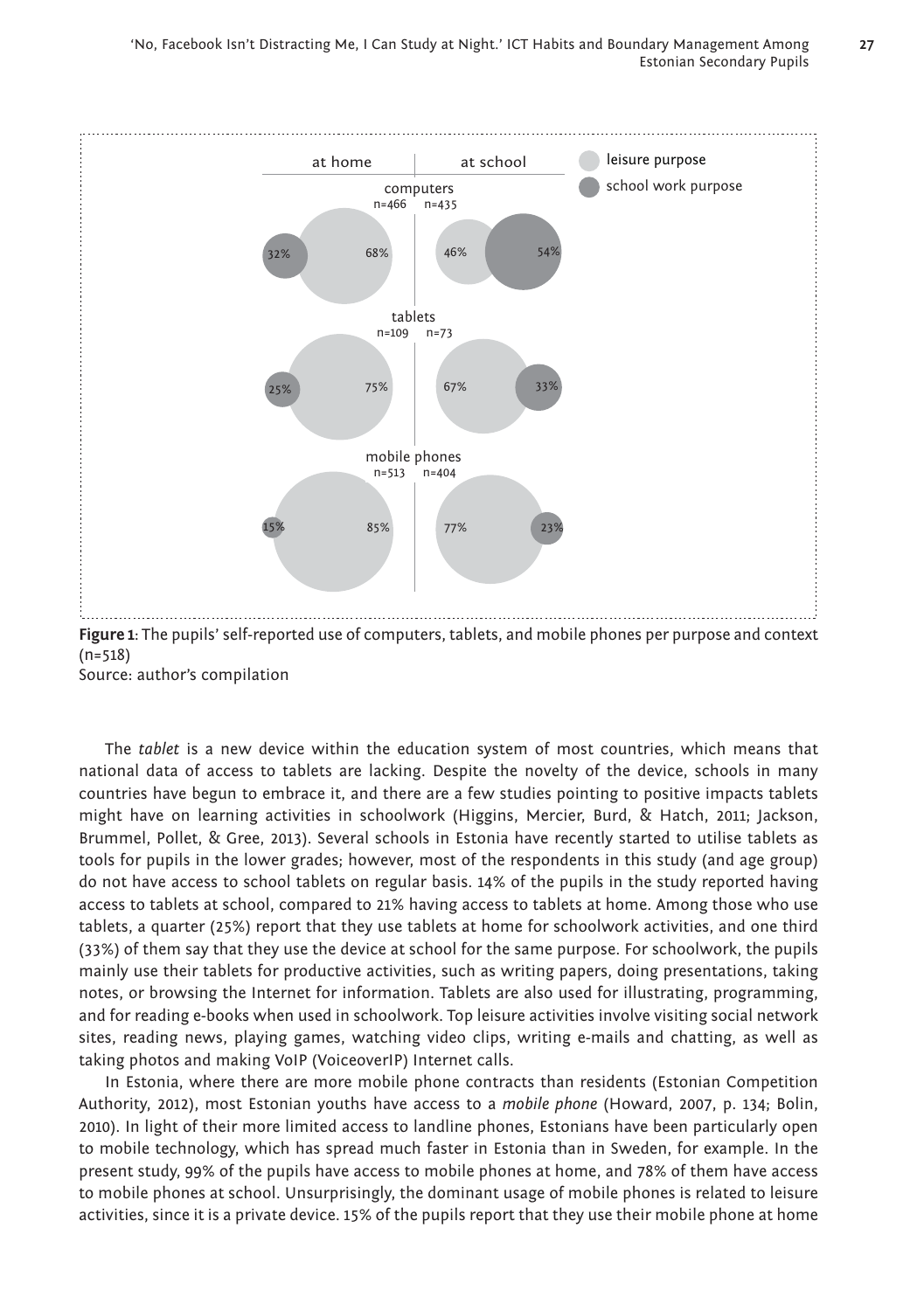for schoolwork activities, and 23% of them use the device at school for the same purpose. Although the research carried out about the educational benefits of using mobile phones is still limited, it seems that pupils across nations use the features of their devices to find creative ways to employ these features in their schoolwork, both at home and at school (UNESCO, 2012; Walker, 2013). Top schoolwork activities when using mobile phones involves activities such as taking notes, browsing the Internet for information, writing e-mails, taking photos, making phones calls, SMS/MMS, reading news, and visiting social network sites.

In societies like Estonia, with extensive integration of ICT in private as well as public life (Runnel et al., 2009), ICT is quickly becoming omnipresent in the pupils' lives and 'becoming embedded in the fabric of every activity, part of the infrastructure that supports learning, communication, and participation' (Livingstone, 2009, p. 63). This study shows how the pupils use ICT for leisure and schoolwork purposes to a great extent, both at school and at home (for an overview, see figure 1) – making both learning outside schools as well as leisure activities within schools possible. Young people's ubiquitous use of digital devices allows them to permeate the institutional boundaries between home and school and create meaning, negotiate identity, and engage in learning activities in different ways in different settings (Erstad, Gilje, & Arnseth, 2013; Ito, 2009, 2010; Buckingham, 2008; Bergström & Hernwall, 2013). While this section has offered a general understanding of pupils' intertwined use of ICT devices for leisure and schoolwork activities in different settings, the following section will take a closer look at the pupils' experiences of using ICT in different settings.

#### **Behavioural tactics and integrating and segmenting activities**

In the focus groups, the pupils give various accounts indicating that a life without mobile phones, computers, and instant access to information is unimaginable. The pupils speak of how they use devices and online services in desired integrating ways that enhance mobility, flexibility, and individuality in their lives. However, the pupils also reveal a world full of digital temptations, such as social network sites. For example:

*Vaike, F15: I open the computer to check e-school. While e-school is loading, you quickly check your*  Facebook notifications and then you get stuck there for an hour. And suddenly you remember that you *opened the computer to check e-school.*

*Maarja, F16: And by that time, e-school has logged out already.*

This section will discuss the pupils' use of ICT with the help of boundary theory, particularly how they intertwine and separate schoolwork and leisure activities. Due to the aim of the study – how pupils utilise ICT for different purposes in and outside of schools - one tactic is of particular interest: 'leverage technology'. Examples of the other behavioural tactics are also visible in the empirical material: 'using other people', 'invoking triage', and 'allowing differential permeability'. Kreiner et al (2009, p. 726) express this in terms of 'interplay of tactics', i.e. specific behavioural tactics are often intertwined in social practices involving boundary management. Two separate sections will follow, discussing the integrating and segmenting activities in more detail, with the help of the pupils' narratives. The examination ends with an overview (Figure 2) of the findings based on behavioural tactics and integrating and segmenting activities.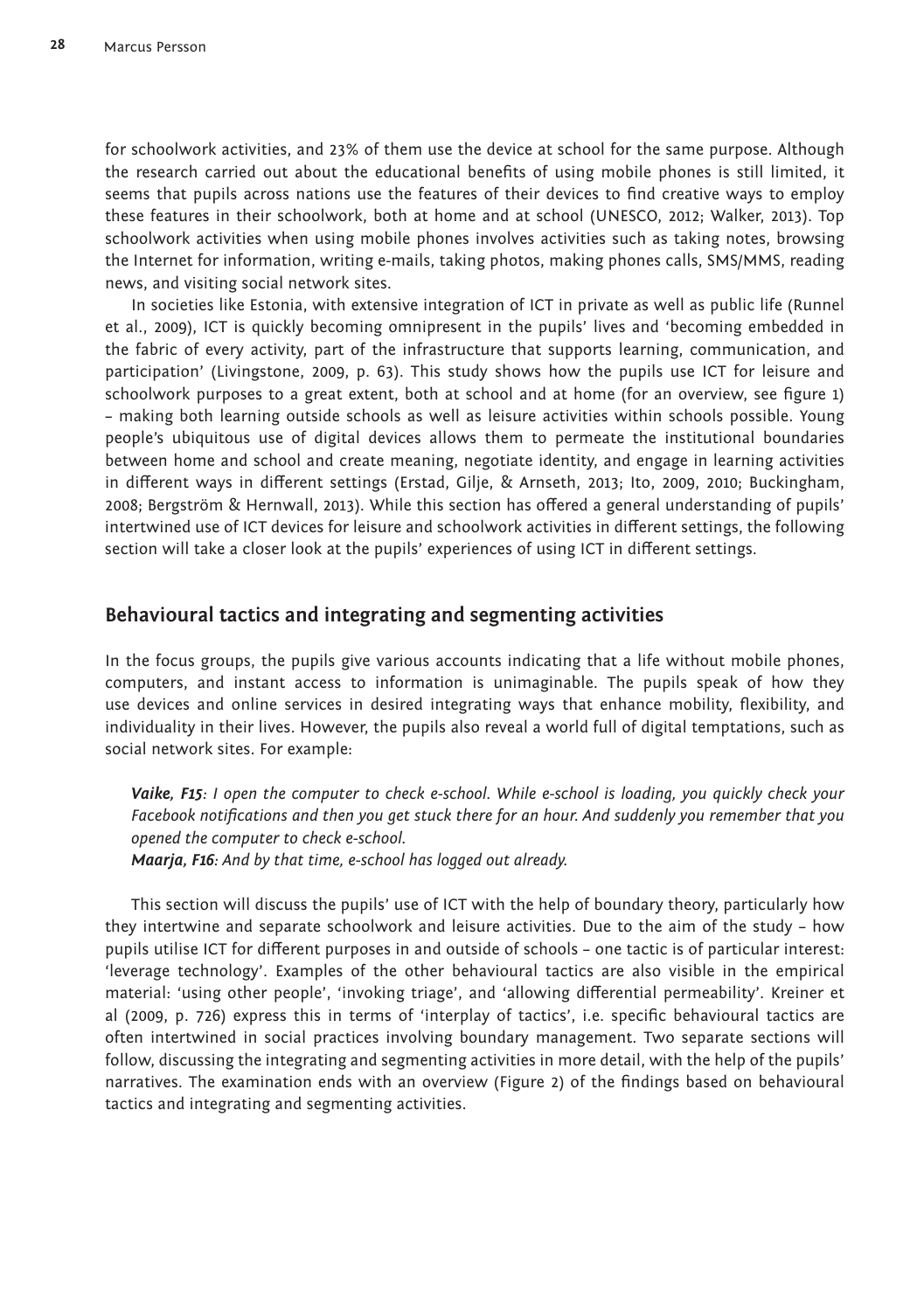#### Integrating activities

Estonia is one of the few countries in the world that has an operational, national e-school system ('eKool'), free to use for school authorities, teachers, and pupils. The e-school system is designed for use by teachers, pupils, and parents to exchange information and communicate about school news, pupils' grades, homework and assignments, absences, and more. As such, the e-school system can be understood as a 'learning management system' and used instead of or together with other learning management systems such as Moodle (DeSchryver, Mishra, Koehleer, & Francis, 2009; Murphy, 2012). The latest development in this regard and at the time of the study is the app version ('m-Kool') of the e-school system, which can be downloaded for most advanced mobile phones (i.e. smartphones). Several of the interviewed pupils report that they use the m-Kool to check homework and schedules instead of keeping an analogue calendar. Having said this, the e-Kool and m-Kool could be said to function as school systems that enable and augment integration between the school and home domains.

Another popular activity that supports integration between the two domains is writing school blogs. International studies have pointed to various advantages in connection to blogs in the education and informal learning of students (Young, Gyeong, & Lee, 2011; Stonehouse, Keengwe, & Shabh, 2012) and pupils (Read, 2006; Wong & Hew, 2010; Tanti, 2012). Several of the pupils speak about how blogs are starting to be intertwined in the curriculum in some classes, for example media and sports classes.

*Right now I don't have a blog, but we will start media lessons next year where we have to keep a blog – it's like an assignment.* (Maarja, F16)

*I have a personal training blog as part of sports in school. So when I train, I write about it, I write an entry after every training session.* (Kati, F17)

The pupils give accounts of various other ways they are encouraged by individual teachers to use ICT to enhance productivity and learning, for example, by using computers or mobile phones as alternatives to books to search for information.

*Sometimes, the teacher asks us to look up some information from a book in the shelf at the back in the room, then [she] says that those who have a computer or a phone can use that to look it up.* (Paavo, M17)

However, ICT is not only used for schoolwork. As a 'window between domains' (Bergström & Hernwall, 2013, p. 55), devices are used to facilitate schoolwork outside of school as well as leisure activities at school, as illustrated by the next conversation.

*Marek, M16: I almost never use my mobile at home. In school, I use it when I need to check the latest sports news or e-mail.*

*Interviewer: So what do you do with your mobile phone apart from reading sports news? Marek: I don't know – Facebook, Twitter, e-mail. If need to Google something fast, and other stuff .*

With the help of communication services and social network sites, such as Facebook, MSN, and Skype, pupils can discuss and share information, and even work together on the same documents using Google Docs. Another digital tool for informal learning is the photo-based social network service Instagram. This communication service is used by one of the pupils in the present study to engage in a private learning activity outside of the school, as explained in this next quote: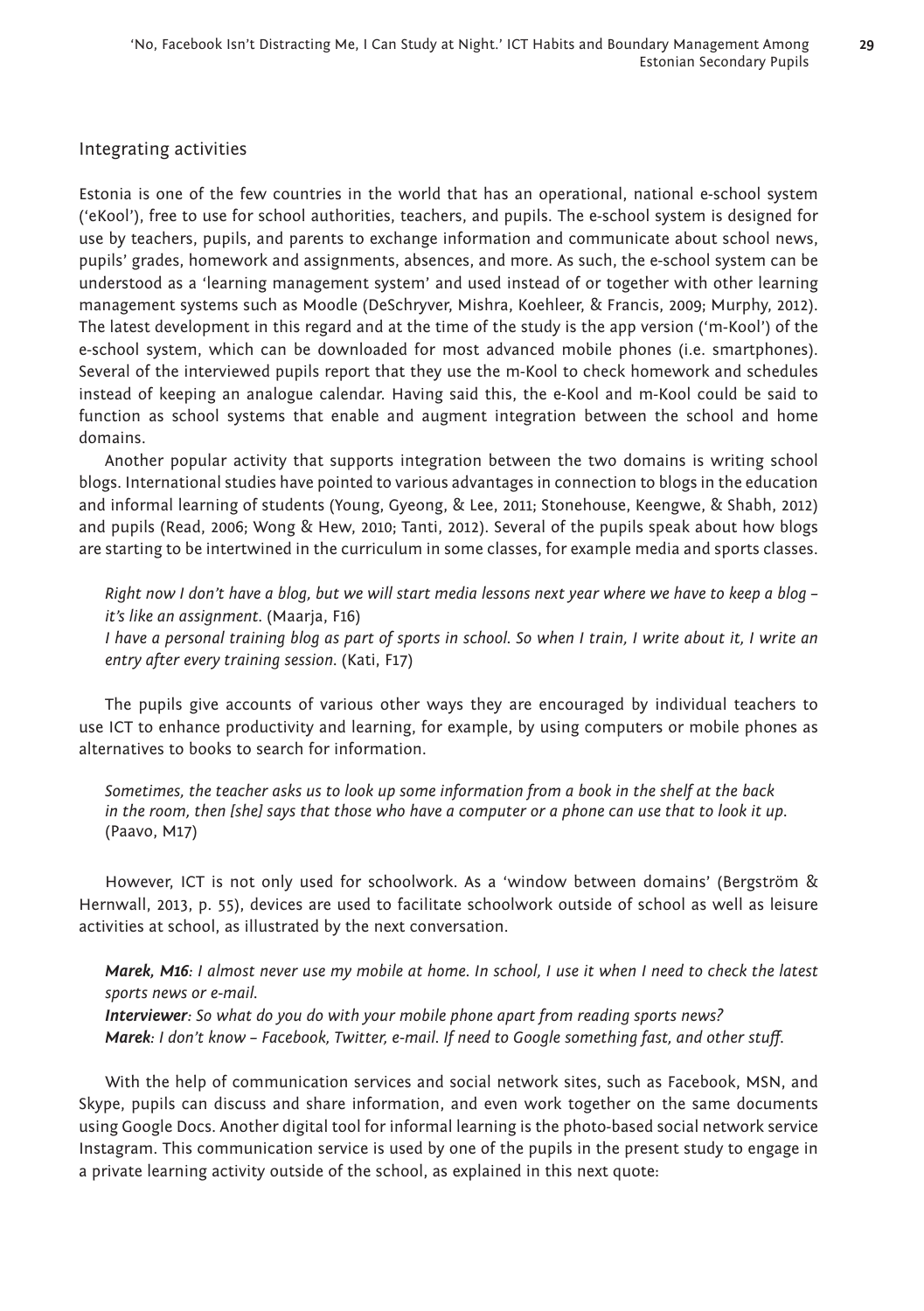*Aino, F16: I use Instagram to look at images and to learn about graphic design; I also display my own images.*

*Interviewer: Do you study graphic design at school? Aino: No, I do it in my free time. I don't have the kind of money it would take to enrol in that education, so I try to learn by myself. Also the teacher in my media class helps me out.*

In this regard, it is possible to observe the interplay of tactics between 'leverage technology' and 'using other people'. The pupil in the narrative is using Instagram to engage in informal learning about graphic design by studying other people's designs and communicating with them, but the pupil is also discussing and getting advice from one of the teachers.

Although the pupils use many different social network sites and types of social media software, it is obvious that Facebook is by far the most used service for communicating and collaborating with others. Jakob, M16: *Yesterday I used Facebook to explain a math problem to a classmate for about 15 minutes.*' In line with international studies (Bosch, 2009; Madge, Meek, Wellens, & Hooley, 2009; Selwyn, 2009), the pupils in this study use Facebook for communicating with peers – sharing information, organising and discussing assignments, tests, group and project schoolwork, and teachers' notes. Several scholars have put forth the positive impacts of using social network sites for learning, since it can encourage communication, creativity and collaboration (Garrison & Kanuka, 2004; Harris & Rea, 2009; Minocha, 2009). However, other scholars are of the opposite opinion and claim that it provides distractions and impacts teaching and learning performances negatively (Mayer, Griffith, Jurkowitz, & Rothman, 2008; Junco, 2012; Yunus, Nordin, Salehi, Choo, & Amin, 2013). I will now turn to the pupils' battle with distractions and experiences of blurred boundaries.

#### Segmenting activities

The schools simultaneously assist and encourage pupils to utilise e-school and other software to enhance formal and informal learning; they also construct institutional boundaries. According to the pupils, all of their schools have some sort of rules regarding the use of ICT devices. Of the three devices investigated in present study, computers are the devices most integrated in formal education with the least amount of restrictions. Robin, M15: *We don't have any restrictions. Just, if you do other things in [the] class room besides schoolwork the teacher will not be very happy*. Tablets, on the other hand, are new devices at school and have not really been adopted and wholly accepted by everyone.

*Jüri, M15: Some teachers just don't want it. In half of the classes people have tablets and they play the whole hour and don't listen at all.*

*Jakob, M16: Speak for yourself. I frequently use my tablet, and I do listen in classes.*

*Vaike, F15: Well, some teachers are against it, but actually, in secondary school, we are allowed to use tablets for taking notes. Some teachers luckily understand that they are not only for playing.*

The use of mobile phones at school is a special case, since it is a private device, owned by the pupil and not the school. As such, the mobile phone plays an ambivalent role at school, and several pupils give accounts of formal rules that prohibit mobile phones at school. At the same time, teachers (especially younger teachers) seem to have a more pragmatic attitude towards them. Several pupils also state that their schools have rules against taking or uploading photos of other people.

*Officially you are not allowed to take pictures or film in school.* (Marek, M16) *In our school you can take photos but are not allowed to upload them.* (Oliver, M15)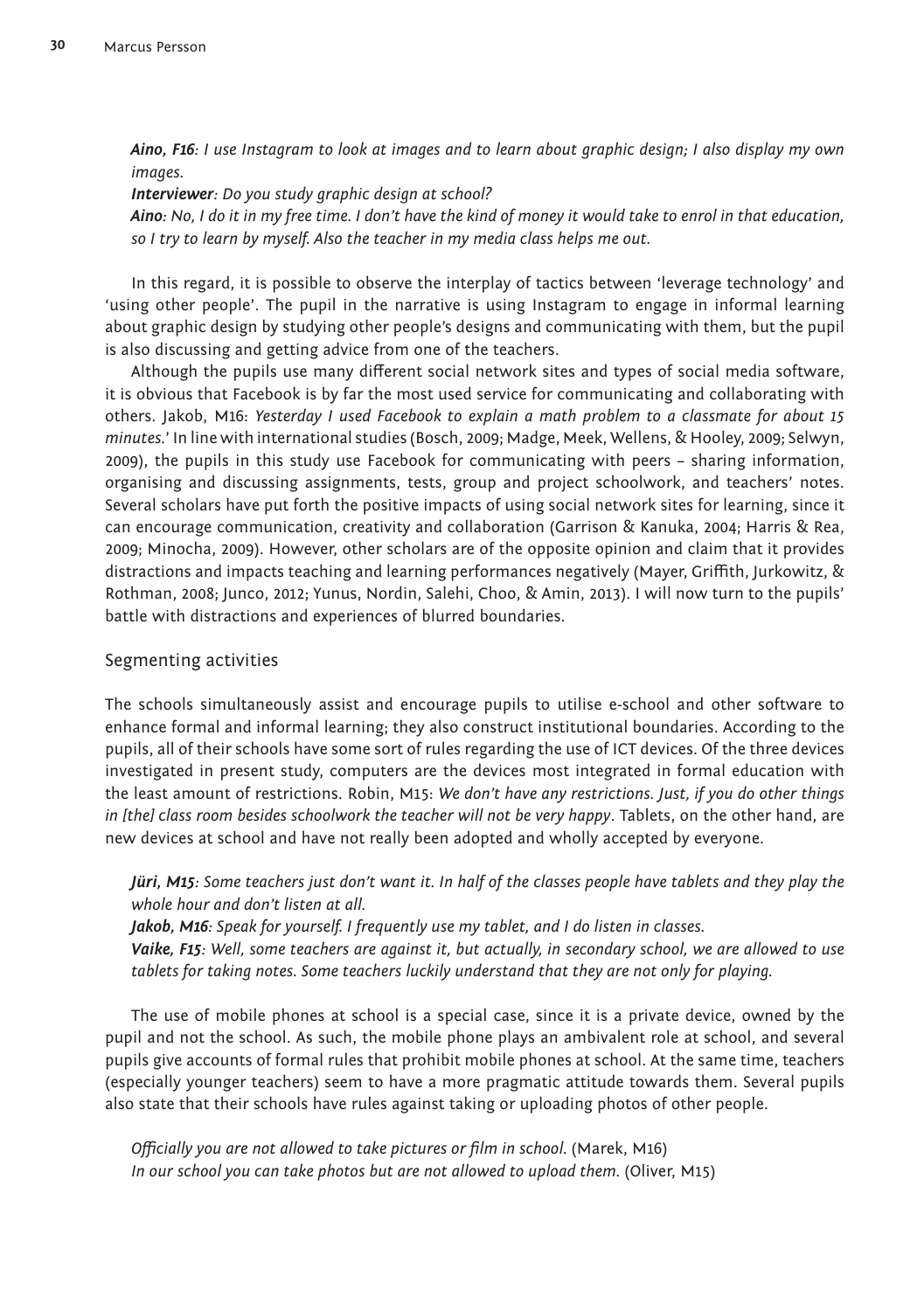School rules about the use of ICT not only apply to devices but also to software and specific Internet sites. As one pupil Maarja, F16 says: *In our schools, Facebook and Twitter are blocked*. The reason for blocking these specific sites is that they are not deemed suitable for schoolwork. Although the pupils disagree with such school policies, they actually disclose in the interviews that social network sites may, sometimes, be experienced as a distraction to schoolwork. For example:

*Even though I'm logged off from the computer, the iPad logs on automatically and lights up and blinks – you just can't ignore it.* (Jakob, M16)

*You start to study, but Facebook is open, and the speakers are on so you hear the notification sound. Even if you just quickly check who is chatting with you, it happens again and again. Finally you give up on studying, because friends are more important.* (Kati, F17)

The pupils speak about how technological devices enhance these temptations by utilising sound and visual notifications, e.g. push notifications from social network sites and different applications. Such notifications are often deemed helpful and supportive in order to stay up to date with the latest news within your personal network, or as reminders of things to do according to your schedule. However, the same services can also act as powerful distractions, as explained by the two pupils.

*I try to shut it down, but I have problems with that. If I really need to study something and I know that I can't do it later, then I have to shut it down.* (Kaisa, F17)

*At the same time, if you shut down your computer, you still get a message through your phone that someone wants to chat with you.* (Kati, F17)

Pupils who experience distractions when using ICT can appeal to the behavioural tactic that Kreiner et al (2009, p. 718f.) calls 'allowing differential permeability', meaning that the individual is, at a particular moment, consciously choosing which aspects of work and home to integrate, which to segment, and then acting accordingly.

# *Robin, M15: I don't use the computer for my hobby, only for checking my school schedule. Interviewer: Are you a Facebook user?*

*Robin: No, I am the only one in my class who is not. I understand that I miss some things that are discussed in the class community, but then I get the information from the others anyway so I try to stick to my plan not to have a Facebook account.*

Such decisive segmentation between schoolwork and leisure activities is probably quite unusual among the pupils in general. None of the other interviewed pupils seemed willing to segment schoolwork and leisure in such a definite way as Robin does. Instead, most of the interviewed pupils appeal to the behavioural tactic 'invoke triage' (Kreiner et al. 2009, p. 718) when they speak about different self-imposed rules and the importance of making quick but efficient diagnoses of which problem is the most important and/or the most likely to be fixed. They do so according to an established basic priority set and then act accordingly.

*I try to establish rules that homework and stuff needs to be done first. And then, if you believe it, you have enough time. But if you do your homework next to the computer, it will take three to four hours, instead of one hour. It's quite good if you have enough willpower.* (Marek, M16)

Another way to combat distractions, according to some pupils, is by adopting a 'counter-distraction' such as using music. In previous research, the ability to utilise media components, particularly music and video, has (Baek & Freehling, 2007) been identified as a leading cause of distraction for high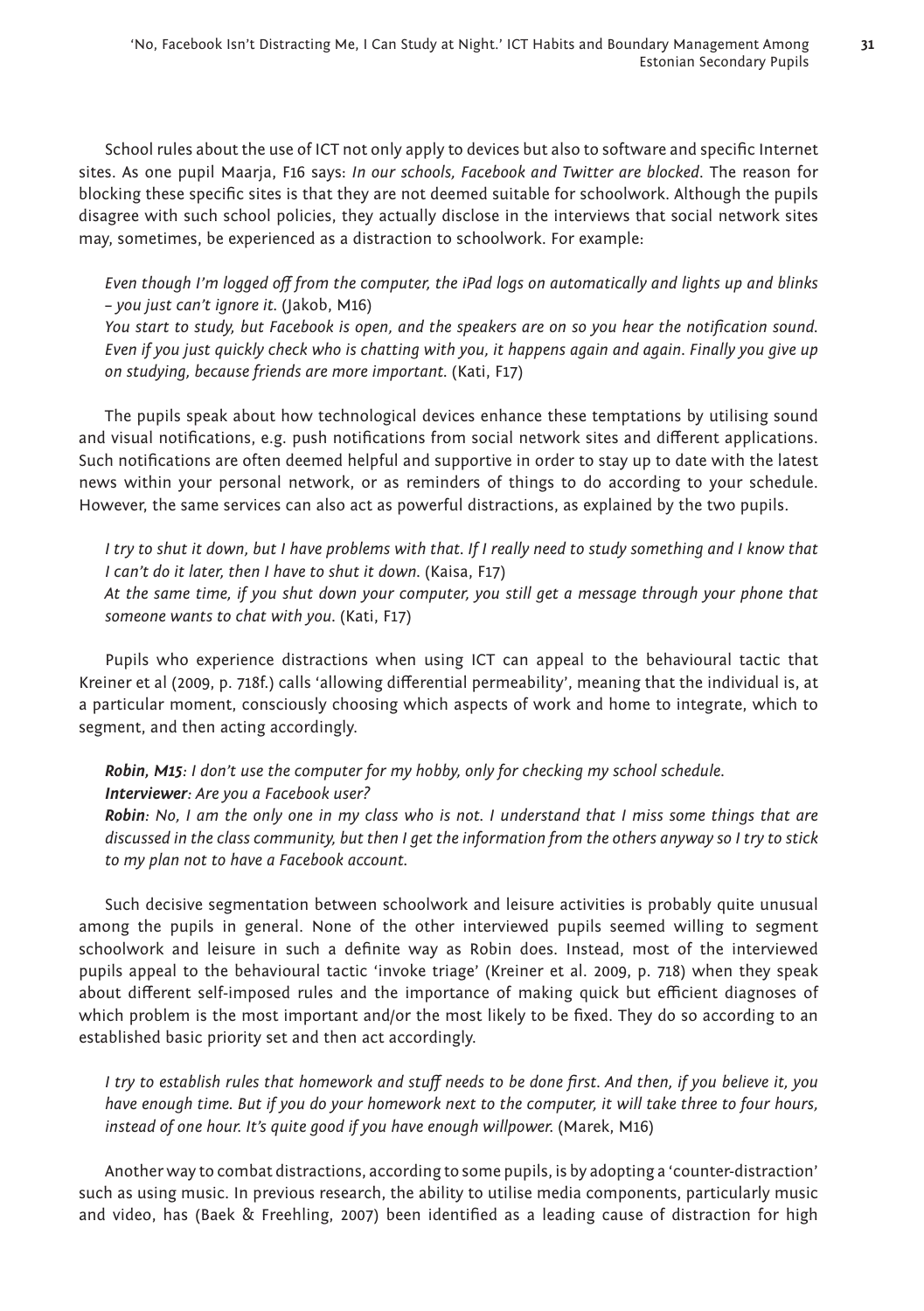| $\overline{a}$<br>Ï<br>D<br>J<br>$\mathbf{r}$                                      |
|------------------------------------------------------------------------------------|
| $\frac{1}{2}$<br>Ŋ<br>l<br>Ď                                                       |
| こうしょう フィーフ<br>∶<br>5<br>ؘؚ<br>J<br>$\mathbf{I}$<br>$\frac{1}{\zeta}$<br>$\ddot{ }$ |
| .<br>.<br>.<br>.<br>;<br>i                                                         |
| ֚֓<br>Í<br>þ                                                                       |

| Table 1: Behavioural tactics and integrating and segmenting activities | Example quotes<br>Segmenting activity | turn on the music player and it<br>separates me from the world.<br>I even forget about Facebook.<br>• Music is what helps me.<br>Jakob, M16)<br>tablets, and mobile<br>phones to seperate<br>Using computers,<br>school and home<br>domain                        | down the computer after one and<br>· Last year I had limits. At ten [in<br>the evening] the computer must<br>too much time in front of [the]<br>installed a program that shuts<br>be off and lights out at eleven.<br>• When I was younger I spent<br>computer. Then my father<br>a half hours. (Cael, M17)<br>(Vaike, F15)<br>seperate school and<br>peers, and school<br>Using parents,<br>authorities to<br>home domain | done first. And then, if you believe<br>the computer it will take three or<br>homework and stuff needs to be<br>it, you have enough time. But if<br>four hours, instead of one hour.<br>you do your homework next to<br>. I try to establish rules, that<br>Marek, M16)<br>and private demands<br>demands at school<br>Prioritising school<br>at home | have a Facebook account. (Robin,<br>so I try to stick to my plan not to<br>information from others anyway<br>• I understand that I miss some<br>class community, but I get the<br>things that is discussed in the<br><b>N15)</b><br>specific aspects of<br>will or will not be<br>school-home life<br>choosing which<br>Principle-based<br>permeable |
|------------------------------------------------------------------------|---------------------------------------|-------------------------------------------------------------------------------------------------------------------------------------------------------------------------------------------------------------------------------------------------------------------|----------------------------------------------------------------------------------------------------------------------------------------------------------------------------------------------------------------------------------------------------------------------------------------------------------------------------------------------------------------------------------------------------------------------------|-------------------------------------------------------------------------------------------------------------------------------------------------------------------------------------------------------------------------------------------------------------------------------------------------------------------------------------------------------|------------------------------------------------------------------------------------------------------------------------------------------------------------------------------------------------------------------------------------------------------------------------------------------------------------------------------------------------------|
|                                                                        | Example quotes                        | at home. In school, I use it when<br>I need to check the latest sports<br>· I almost never use my mobile<br>news or e-mail. (Marek, M16)<br>to explain a math problem to<br>a classmate for about fifteen<br>• Yesterday I used Facebook<br>minutes. (Jakob, M16) | education [graphic design] so I try<br>. I don't have that kind of money<br>to learn myself. Also my teacher<br>it would take to enrol in that<br>in media class helps me out.<br>(Aino, F16)                                                                                                                                                                                                                              | Suddenly you remember that you<br>Facebook notifications and then<br>you get stuck there for an hour.<br>opened the computer to check<br>check e-school. While e-school<br>is loading, you quickly check<br>• I open the computer to<br>e-school. (Vaike, F15)                                                                                        | · You start to study, but Facebook<br>Even if you just quickly check who<br>again and again. Finally you give<br>is chatting with you, it happens<br>you hear the notification sound.<br>up studying because friends are<br>is open, and speakers are on so<br>more important. (Kati, F17)                                                           |
|                                                                        | Integrating activity                  | phones to intertwine<br>tablets, and mobile<br>Using computers,<br>school and home<br>domains                                                                                                                                                                     | authorities to blend<br>school and home<br>peers, and school<br>Using parents,<br>domains                                                                                                                                                                                                                                                                                                                                  | equally at school and<br>and home demands<br>Prioritising school<br>home                                                                                                                                                                                                                                                                              | specific aspects of<br>will or will not be<br>school-home life<br>choosing which<br>Situation-based<br>permeable                                                                                                                                                                                                                                     |
|                                                                        | Description                           | to facilitate boundary<br>tablets,<br>and mobile phones)<br>(computers,<br>Using ICT<br>work                                                                                                                                                                      | can be involved in<br>the school-home<br>individuals who<br>Using other<br>boundary                                                                                                                                                                                                                                                                                                                                        | Prioritising important<br>school and home<br>demands                                                                                                                                                                                                                                                                                                  | specific aspects of<br>will or will not be<br>school-home life<br>Choosing which<br>permeable                                                                                                                                                                                                                                                        |
|                                                                        | Behavioral tactics                    | Leveraging<br>technology                                                                                                                                                                                                                                          | Using other people                                                                                                                                                                                                                                                                                                                                                                                                         | Invoking triage                                                                                                                                                                                                                                                                                                                                       | Allowing differential<br>permeability                                                                                                                                                                                                                                                                                                                |

Source: author's compilation Source: author's compilation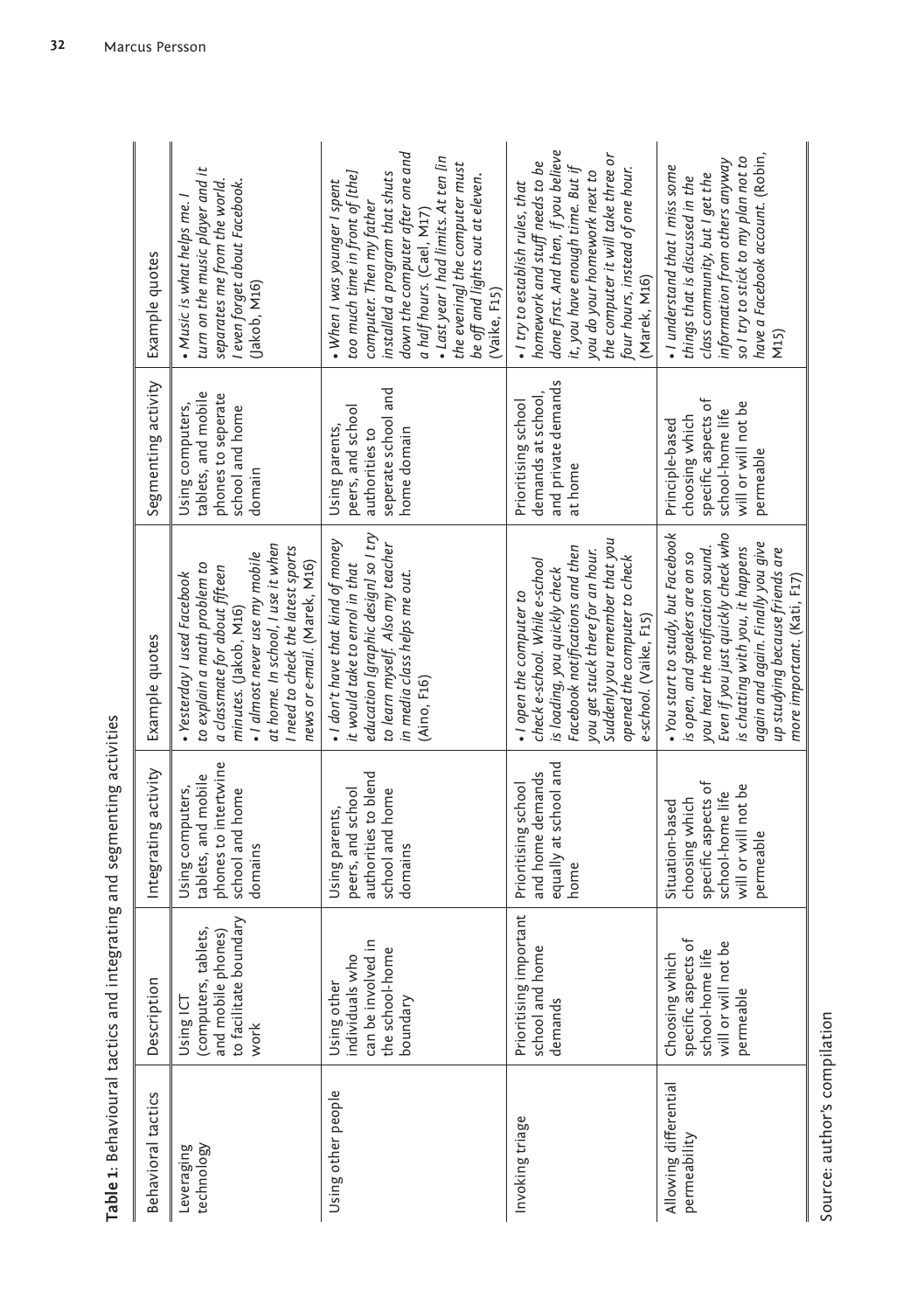school students who are attempting to accomplish homework assignments. In this study, a more complex understanding of using music is observed, namely as a tactic that can distract the pupil from distractions. Jakob, M16: *Music is what helps me. I turn on the music player and it separates me from the world. I even forget about Facebook!* If the 'counter-distraction' tactic or the will power of the pupils falters, pupils can appeal to the tactic of 'using other people', e.g. parents.

*Vaike, F15: Last year, I had limits. At ten [in the evening] the computer must be off and lights out at eleven. Interviewer: Did it work? Vaike: It did! But this year, I don't have any limitations yet and it has a noticeable impact on me – on* 

In difficult cases, when parental assistance in the form of rules is not enough to segment schoolwork and leisure activities, parents may appeal to the tactic 'leverage technology' themselves. For example, two pupils – Cael, M17 and Andres, M17 – speak about how they spent too much time in front of the computer when they were younger, which led their parents to install a program that shuts down the computer after one and a half hours of use.

# **Discussion**

*grades and on sleep.*

Over recent years, much of the educational research has focused on pupils' use of ICT and new possibilities for learning and informal learning as part of the everyday life of the young. As Ito et al. (2010) writes,

*Transitioning between hangings out, messing around, and geeking out represents certain trajectories of participation that young people can navigate, where their modes of learning and their social networks and focus begin to shift.* (Ito et al., 2010)

From such a perspective, the abundant amounts of leisure activities using ICT observed in this study, at home and at school, could be seen as expressions of alternative routes to engagement and learning that are better adapted to the needs of the 21<sup>st</sup> century (Ito, 2010). Although shifting between mental domains and different genres of participation may have positive effects on pupils' learning lives, the pupils' problematic experiences of navigating between domains, shown in this study, must be addressed to understand how to further cultivate learning in the new media ecology.

For the title of this article, I have chosen a quote from one of the pupils talking about ICT in connection to possible distractions, *No, Facebook isn't distracting me, I can study at night* (Andres, male 17y). While studying at night might be a successful strategy for some pupils, it is probably not a favorable study strategy for the majority of pupils. In fact, several of the other interviewed pupils talk about stress, sleeplessness, and decline of school performance in connection to experiences of weak or segmented boundaries between the school and home domains. Moreover, several of the pupils talk about the need of boundaries in order to get schoolwork done, and that it takes willpower and discipline to uphold certain rules and priorities that have been either self-imposed or imposed by parents. The practice of boundary work is an important tool in constructing, dismantling, and maintaining mental borders between schoolwork and leisure activities in different settings. It is a practice that has implications for social order and rules of interaction. As a classifying and meaningmaking practice used to create and constantly modify the mental frameworks used to experience social life, boundary work is an important tool, which is used to 'prop up' and stimulate identity work and learning. Or as Nippert-Eng (1995, p. 28) writes, *Indeed, without boundary work, any conceptual distinction between 'home' and 'work' and any experimental framework based on them, become moot*.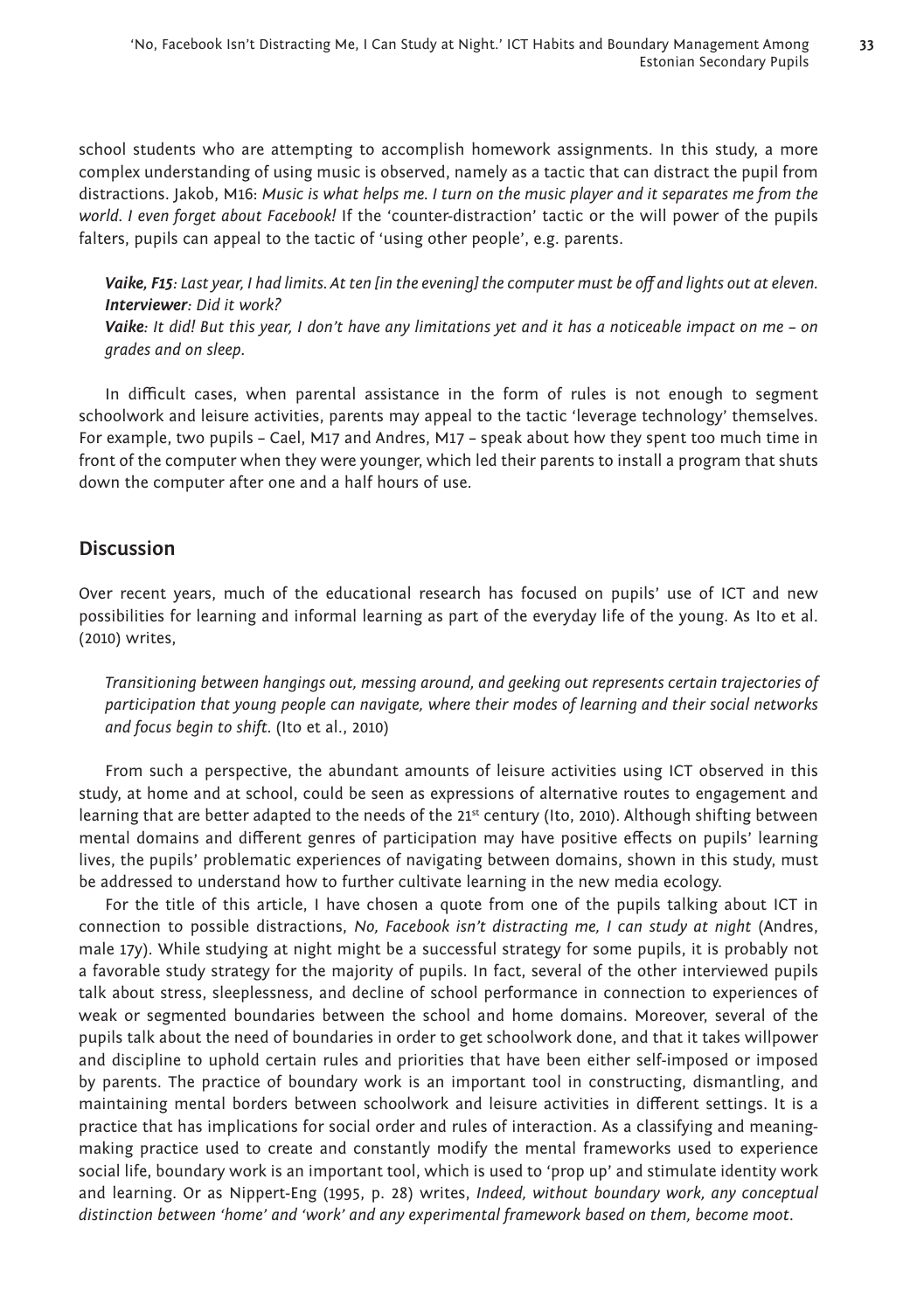Furthermore, Kreiner et al (2009) puts forth that boundary work is an individual practice that can be taught and learned. However, when applied to the life of pupils, boundary work becomes a question of responsibility, not only for the individual pupil but also for parents and school organisations. When ICT becomes increasingly more intertwined in the fabric of pupils' everyday life and schoolwork, new solutions are demanded to handle schoolwork and leisure activities in a responsible way. This study has taken the first small step to extend boundary theory to the lives of pupils, but it will take further research to unveil the complexity of living and learning in the e-society.

**References**  1. . . . . . . .

. . . . . . . .

- Allvin, M., Wiklund, P., Härenstam, A., & Aronsson, G. (1999). *Frikopplad eller frånkopplad. Om innebörder och konsekvenser av gränslösa arbeten. [Disengaged or disconnected. Implications and consequences of boundaryless jobs]*. Stockholm: Arbetslivsinstitutet.
- Ashforth, B. E., Kreiner, G. E., & Fugate, M. (2000). All in a day's work: Boundaries and micro role transitions. *Academy of Management Review, 25*(3), 472-491.
- Ba, S. (2011). Symbolic boundaries: integration and separation of work and family life. *Community, Work & Family, 14*(3), 317-334.
- Baek, E-O., & Freehling, S. (2007). Using Internet Communication Technologies by Low-Income High School Students in Completing Educational Tasks Inside and Outside the School Setting. *Computers in the Schools, 24*(1-2), 33-55.
- Bergström, H., & Hernwall, P. (2013). Digitala medier som platsbunden resurs: ungas handlingar och ianspråktaganden [Digital media as location-based resource: young people's actions and mobilizations]. *Human IT*, 12(2), 42-65.
- Bishop, R. (1999). From Behind the Walls: Boundary Work by News Organizations in Their Coverage of Princess Diana's Death. *Journal of Communication Inquiry, 23*(1), 90-112.
- Bosch, T. E. (2009). Using online social networking for teaching and learning: Facebook use at the university of Cape Town. *Communication: South African Journal for Communication Theory and Research, 35*(2), 185-200.
- Bolin, G. (2010). Domesticating the mobile in Estonia. *New Media Society, 12*(1), 55-73.
- Buckingham, D. (ed.) (2008). Youth, Identity, and Digital Media. Cambridge: The MIT Press.
- Buckingham, D. Bragg, S., & Kehily, M. (eds.) (2014). *Youth Cultures in the Age of Global Media. Studies in Childhood and Youth*. Basingstoke: Palgrave Macmillan.
- Carlsson, U. (ed.) (2010). *Children and Youth in the Digital Media Culture. The International Clearinghouse on Children, Youth and Media*. Gothenburg: Nordicom.
- Collins, A., & Halverson, R. (2009). *Rethinking Education in the Age of Technology. The Digital Revolution and Schooling in America*. New York: Teachers College Columbia University.
- Dahmström, K. (2005). *Från datainsamling till rapport [From data collection to report]*. Lund: Studentlitteratur. DeSchryver, M., Mishra, P., Koehleer, M., & Francis, A. (2009). Moodle vs. Facebook: does using Facebook for
- discussions in an online course enhance perceived social presence and student interaction? In I. Gibson (ed.) *Proceedings of society for information technology and teacher education international conference 2009* (329-336). Chesapeake: AACE.
- Djurfeldt, G., Larsson, R., & Stjärnhagen, O. (2010). S*tatistisk verktygslåda 1: samhällsvetenskaplig orsaksanalys med kvantitativa metoder [Statistical tool box 1: social scientific cause analysis with quantitative methods].* Lund: Studentlitteratur.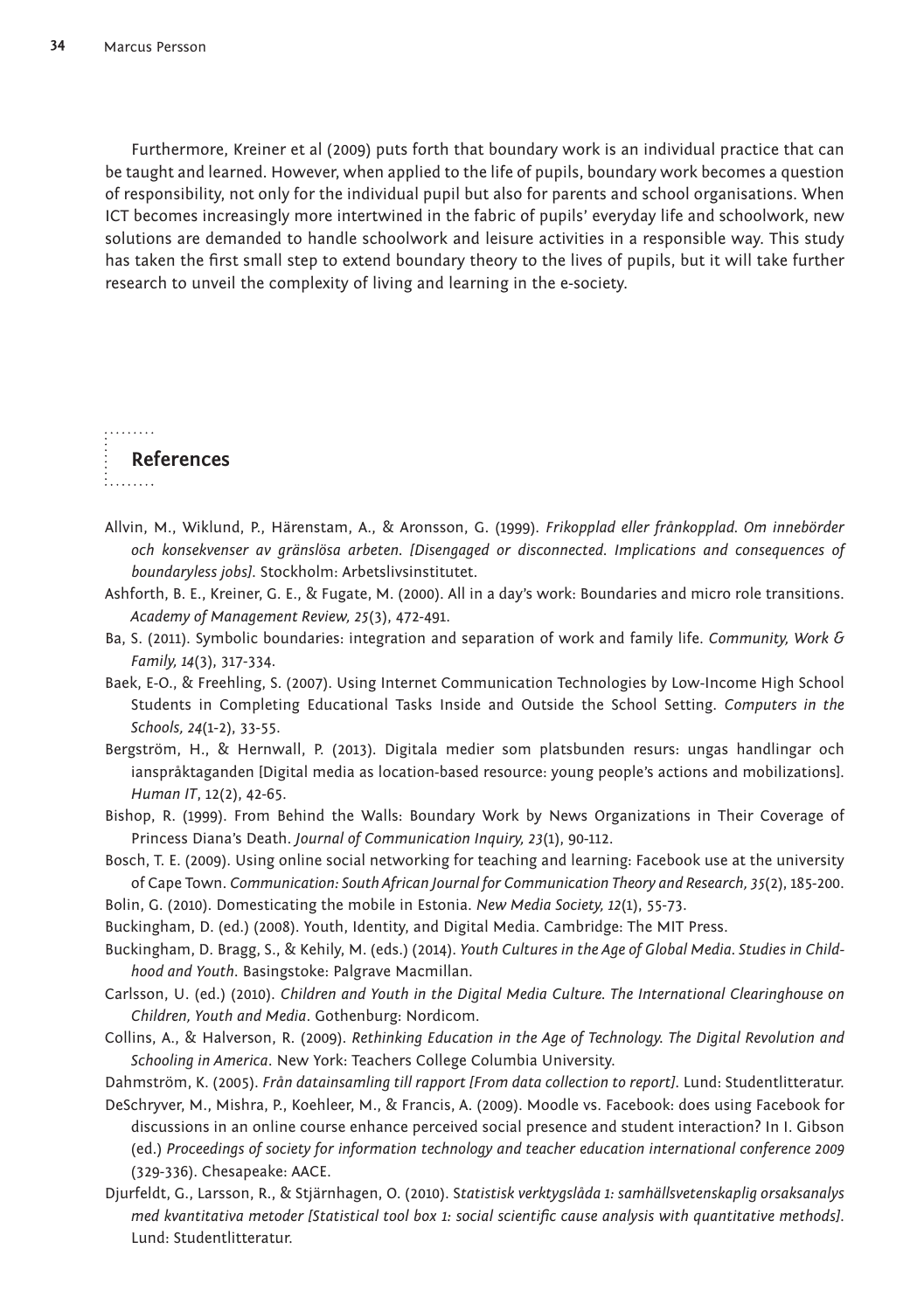- Edwards, J. R., & Rothbard, N. P. (2000). Mechanisms linking work and family: Clarifying the relationship between work and family constructs. *Academy of Management Review, 25*(1), 178-199.
- Erstad, O. (2006). A new direction? Digital literacy, student participation and curriculum reform in Norway. *Journal of Educational Information Technology, 11*(3-4), 415-429.
- Erstad, O., Gilje, Ø., & Arnseth, H. C. (2013). Learning lives connected: Digital youth across school and community spaces. *Comunicar, 20*(40), 89-98.
- Estonian Competition Authority. (2012). Annual report 2012. Available at http://www.konkurentsiamet.ee/, accessed at 04.03.2014.
- Estonian ICT Export Cluster. (2013). Availiable at http://e-estonia.com/sites/e-estonia/fi les/CompanyProfi les-Feb2013.pdf, accessed at 15.10.2013.
- Eurydice. (2011). Key Data on Learning and Innovation through ICT at School in Europe. Available at http:// eacea.ec.europa.eu/education/eurydice/documents/key\_data\_series/129EN.pdf, accessed at 15.10.2013.
- Felstead, A., & Jewson, N. (2000). *In Work, at Home: Towards an Understanding of Home-working*. London: Routledge.
- Francis, R. (2007). *The predicament of the learner in the new media age: an investigation into the implications of media change for learning and literacy*. Oxford: Oxford University.
- Furlong, J., & Davies, C. (2012). Young people, new technologies and learning at home: taking context seriously. *Oxford Review of Education, 38*(1), 45-62.
- Garrison, R., & Kanuka, H. (2004). Blended learning: uncovering its transformative potential in higher education. *Internet and Higher Education, 7*(2), 95-105.
- Gieryn, T. (1983). Boundary-work and the demarcation of science from non-science: strains and interests in professional ideologies of scientists. *American Sociological Review, 48*(6), 781-795.
- Golden, A. G., & Geisler, C. (2007). Work-life boundary management and the personal digital assistant. *Human Relations, 60*(3), 519-551.
- Haddon, L., & Silverstone, R. (2000). Information and communication technologies and everyday life: Individual and social dimensions, in K. Ducatel, J. Webster & W. Herrmann (eds.), *The information society in Europe: Work and life in an age of globalization* (233-257). Lanham: Rowman & Littlefield.
- Hall, D. T., & Richter, J. R. (1988). Balancing work life and home life: what can organizations do to help? *Academy of Management Executive, 2*(3), 213-223.
- Hammersley, M. (2003). 'Analytics' are no substitute for methodology: a response to Speer and Hutchby. *Sociology, 37*(2), 339-351.
- Hammersley, M., & Atkinson, P. (1983). *Ethnography. Principles in Practice*. New York: Routledge.
- Harris, A. L., & Rea, A. (2009). Web 2.0 and virtual world technologies: a growing impact on is education. *Journal of Information Systems Education, 20*(2), 137-144.
- Hernwall, P. (2006). Multicultural pupils and digital technology reflections on the implementation of ICT in multiethnic schools. *Nordic Journal of Digital Literacy, 1*(2), 126-135.
- Higgins, S. E., Mercier, E., Burd, E., & Hatch, A. (2011). Multi-touch tables and the relationship with collaborative classroom pedagogies: A synthetic review. *International Journal of Computer-Supported Collaborative Learning, 6*(4), 515-538.
- Hochschild, A. R. (1997). *The time bind: When work becomes home and home becomes work*. New York: Metropolitan Books.
- Howard, P. N. (2007). Testing the leap-frog hypothesis: the impact of existing infrastructure and telecommunications policy on the global digital divide. *Information, Communication & Society, 10*(2), 133-157.
- Ito, M. (Ed.) (2009). *Living and Learning with New Technology. Summary of Findings from the Digital Youth Project*. Cambridge: MIT Press.
- Ito, M. (Ed.) (2010). *Hanging Out, Messing About, and Geeking Out. Kids Living and Learning with New Media*. Cambridge: MIT Press.
- Jackson, A., Brummel, B., Pollet, C., & Gree, D. (2013). An evaluation of interactive tabletops in elementary mathematics education. *Educational Technology Research and Development, 61*(2), 311-332.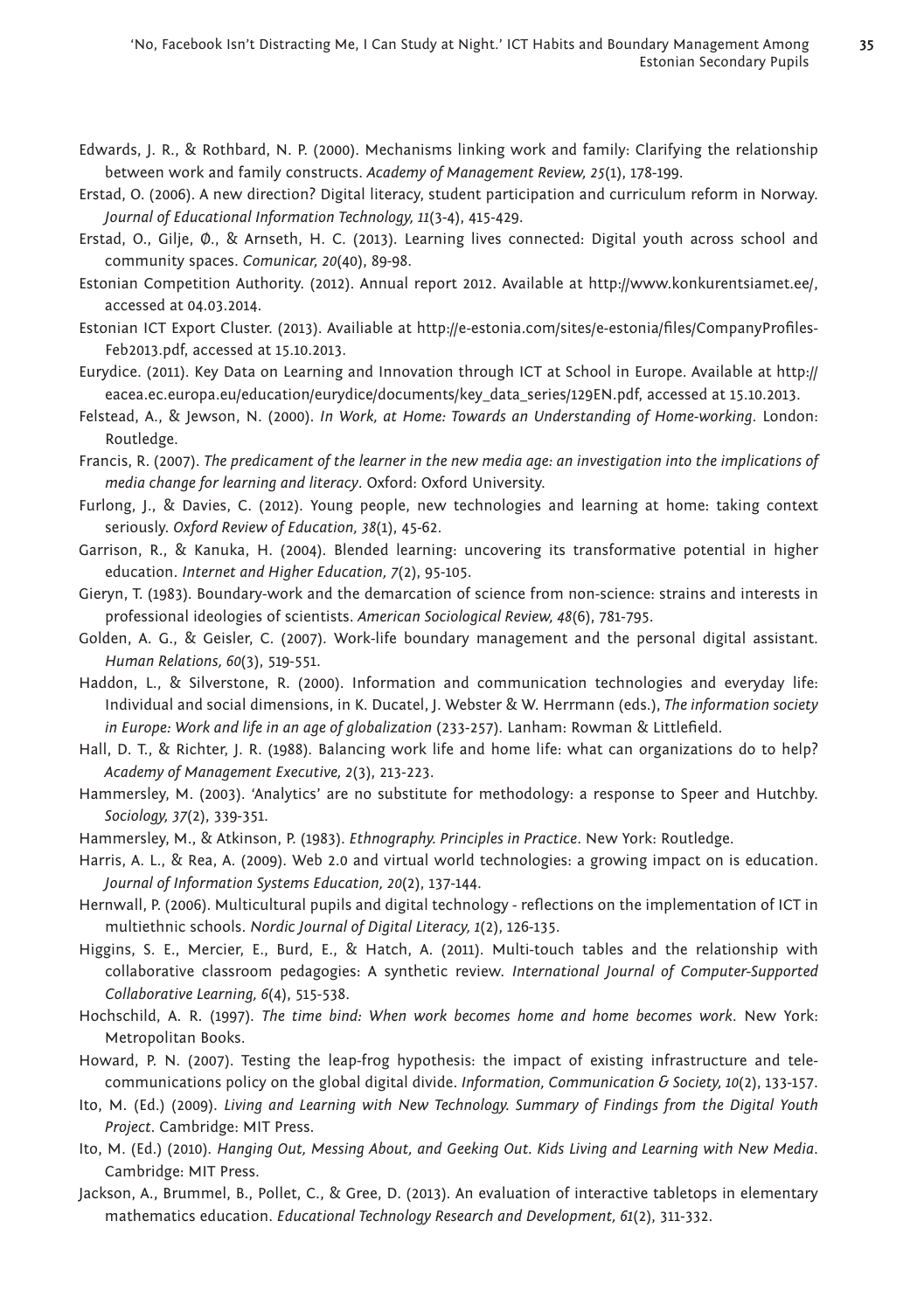Jedeskog, G., & Nissen, J. (2004). ICT in the classroom: Is doing more important than knowing? *Education and Information Technologies, 9*(1), 37-45.

Junco, R. (2012). In-class multitasking and academic performance. *Computers in Human Behavior, 28*(6), 2236-2243.

- Kalmus, V., Keller, M., & Kiisel, M. (2009). Emerging consumer types in a transition culture: consumption patterns of generational and ethnic groups in Estonia, *Journal of Baltic Studies, 40*(1), 53-74.
- Kamp, A., Lambrecht Lund, H., & Sondergaards Hvid, H. (2011). Negotiating time, meaning and identity in boundaryless work, *Journal of Workplace Learning, 23*(4), 229-242.
- Kossek, E. E., & Lambert, S. J. (Eds.). (2005). *Work and life integration: Organizational, cultural, and individual perspectives*. Mahwah: Erlbaum.
- Kreiner, G., Hollenbe, E., & Sheep, M. (2009). Balancing Borders and Bridges: Negotiating the Work-Home Interface via Boundary Work Tactics. *Academy of Management Journal, 52*(4), 704-730.
- Lamont, M., & Molnar, V. (2002). The Study of Boundaries in the Social Sciences. *Annual Review of Sociology, 28*(1), 167-195.
- Livingstone, S. (2009). *Children and the Internet. Great Expectations, Challenging Realities*. Cambridge: Polity Press.
- Livingstone, S., & Haddon, L. (2009). *Young People in the European Digital Media Landscape*. The International Clearinghouse on Children, Youth and Media. Gothenburg: Nordicom.
- Livingstone, S., Haddon, L., Görzig, A., & Ólafsson, K. (2011). *EU Kids Online: Final Report*. London: EU Kids Online.
- Ludvigsen, S., Lund, A., Rasmussen, I., & Säljö, R. (2011). *Learning Across Sites. New Tools, Infrastructures and Practices*. New York: Routledge.
- Madge, C., Meek, J., Wellens, J., & Hooley, T. (2009). Facebook, social integration and informal learning at university: 'It is more for socializing and talking to friends about work than for actually doing work'. *Learning, Media & Technology, 34*(2), 141-155.
- Mayer, R. E., Griffith, E., Jurkowitz, I. T. N., & Rothman, D. (2008). Increased interestingness of extraneous details in multimedia science presentation leads to decreased learning. *Journal of Experimental Psychology, 14*(4), 329-339.
- Minocha, S. (2009). Role of social software tools in education: a literature review. *Education + Training, 51*(5- 6), 353-369.
- Monahan, T., & Fisher, J. (2010). Benefits of 'observer effects': lessons from the field. *Qualitative Research*, 10(3), 357-376.
- Murphy, J. (2012). LMS teaching versus Community Learning: a call for the latter. Asia Pacific Journal of *Marketing and Logistics, 24*(5), 826-841.
- Nikunen, K. (2010). Online among Us. Experiences of Virtuality in Everyday Life. *Nordicom Information*, 32(2- 3), 75-82.
- Nippert-Eng, C. E. (1996). *Home and work: Negotiating Boundaries through Everyday Life*. Chicago: University of Chicago Press.
- Nyberg, A. (2008). *Att studera digitala artefakter i människors vardagsliv. [Exploring digital artefacts in people's everyday life]*. Umeå: Umeå University.
- OECD. (2010). *Are the new millennium learners making the grade? Technology use and educational performance in PISA 2006*. Paris: OECD Publishing.
- Ramböll. (2006). *E-learning Nordic 2006. Impact on Education*. Copenhagen: Ramböll Management. Available at http://www.oph.fi/download/47637\_eLearning\_Nordic\_English.pdf., accessed at 15.10.2013.
- Read, S. (2006). Tapping into students Motivation: Lessons from Young Adolescents' blogs. *Voices from the Middle, 14*(2), 38-46.
- Riesch, H. (2010). Theorizing Boundary Work as Representation and Identity. *Journal for the Theory of Social Behaviour, 40*(4), 452-473.
- Rothbard, N. P., Philips, K. W., & Dumas, T. L. (2005). Managing multiple roles: work-family policies and individuals' desires for segmentation. *Organization Science, 16*(3), 243-258.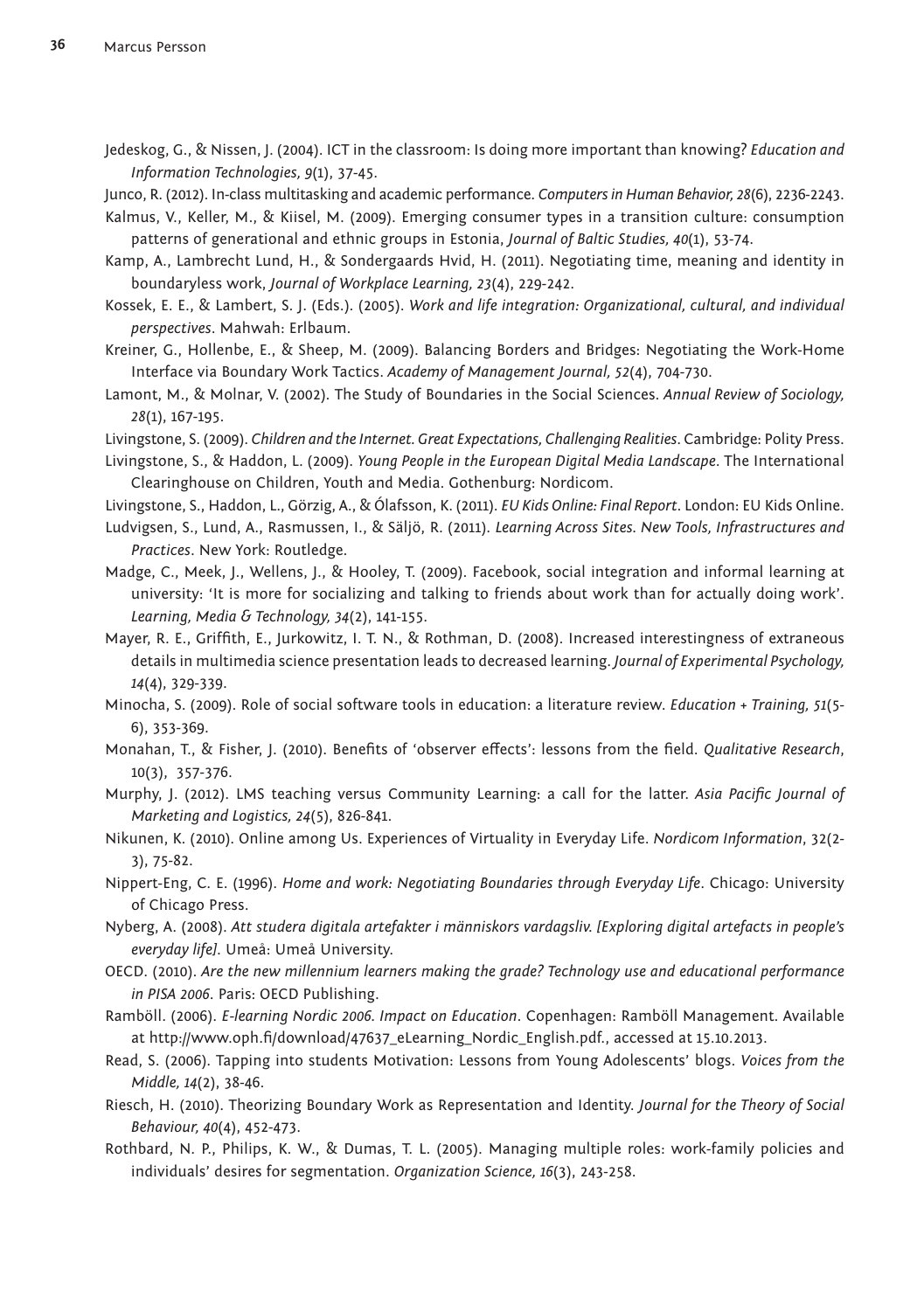**37**

- Runnel, P., Pruulmann-Vengerfeldt, P., & Reinsalu, K. (2009). The Estonian Tiger Leap from Post-Communism to the Information Society: From Policy to Practice. *Journal of Baltic Studies, 40*(1), 29-51.
- Sefton-Green, J. (2001). The 'End of School' or just 'Out of School'? ICT, the Home and Digital Cultures. In C. Durrent & C. Beavis (eds.), *P(ICT)ures of English: teachers, learners and technology* (162-174). Kent Town: Wakefield Press.
- Sefton-Green, J. (2004). *Literature Review in Informal Learning with Technology Outside School*. Futurelab report 7. Available at http://telearn.archives-ouvertes.fr/docs/00/19/02/22/PDF/Sefton-Green\_2004.pdf, accessed at 15.10.2013.
- Selwyn, N. (2009). Faceworking: exploring students' education-related use of Facebook. *Learning, Media and Technology, 34*(2), 157-174.
- Shumate, M., & Fulk, J. (2004). Boundaries and role conflict when work and family are colocated: A communication network and symbolic interaction approach. *Human Relations, 57*(1), 55-74.
- Stonehouse, P., Keengwe, J., & Shabh, C. (2012). Using Blogs as a Technology Tool to Promote Teaching Goals in Education. *International Journal of Information & Communication Technology Education, 8*(1), 44-52.
- Sörensen, B. H., Danielsen, O., & Nielsen, J. (2006). Children's informal learning in the context of schools of the knowledge society. *Education and Information Technologies, 12*, 17-27.
- Tanti, M. (2012). Literacy Education in the Digital Age: Using Blogging to Teach Writing. *Teaching English with Technology, 12*(2), 132-146.
- The Gallup Organisation. (2008). *Towards a Safer Use of the Internet for Children in the EU A Parents' Perspective*. Analytical Report. Flash Eurobarometer 248. Available at http://ec.europa.eu/public\_opinion/ flash/fl\_248\_en.pdf, accessed at 15.10.2013.
- Toots, A., & Laanpere, M. (2004). Tiger in Focus a National Survey of ICT in Estonian Schools. *Education Media International, 41*(1), 7-18.
- UNESCO. (2012). *Turning on Mobile Learning in Europe*. Available at http://unesdoc.unesco.org/images/0021/ 002164/216451e.pdf, accessed at 15.10.2013.
- Valcour, P. M., & Hunter, L. W. (2005). Technology, organizations, and work-life integration. In E. Kossek & S. Lambert (eds.), *Managing work-life integration in organizations: Future directions for research and practice* (61-84). Mahwah: Erlbaum.
- Valentine, G., Marsh, J., & Pattie, C. (2005). *Children and Young People's Home Use of ICT for Educational Purposes: The Impact on Attainment at Key Stages 1-4*. Research Report 672. Leeds: University of Leeds.
- Wajcman, J., Bittman, M., & Brown, J. (2008). Families without borders: Mobile Phones, Connectedness and Work-Home Divisions. *Sociology, 42*(4), 635-652.
- Walker, R. (2013). 'I don't think I would be where I am right now.' Pupil perspectives on using mobile devices for learning. *Research in Learning Technology, 21*(2), 1-12.
- Wibeck, V. (2010). *Fokusgrupper: om fokuserade gruppintervjuer som undersökningsmetod [Focus groups: focused group interviews as research method]*. Lund: Studentlitteratur.
- Wilkinson, S. (2004). Focus group research. In D. Silverman (ed.), *Qualitative Research. Theory, Method and Practice* (177-199). London: SAGE.
- Wong, R., & Hew, K. (2010). The Impact of Blogging and Scaffolding on Primary School Pupils' Narrative Writing: A Case Study. *International Journal of Web-Based Learning & Teaching Technologies, 5*(2), 1-17.
- Young, P., Gyeong, M. H., & Lee, R. (2011). Blogging for Informal Learning: Analyzing Bloggers' Perceptions Using Learning Perspective. *Journal of Educational Technology & Society, 14*(2), 149-160.
- Youngs, G. (2009). Blogging and globalization: the blurring of the public/private spheres. *Aslib Proceedings, 61*(2), 127-138.
- Yunus, M., Nordin, N., Salehi, H., Choo, H., & Amin, E. (2013). Pros and Cons of Using ICT in Teaching ESL Reading and Writing. *International Education Studies, 6*(7), 119-130.
- Zerubavel, E. (1991). *The Fine Line*. New York: Free Press.